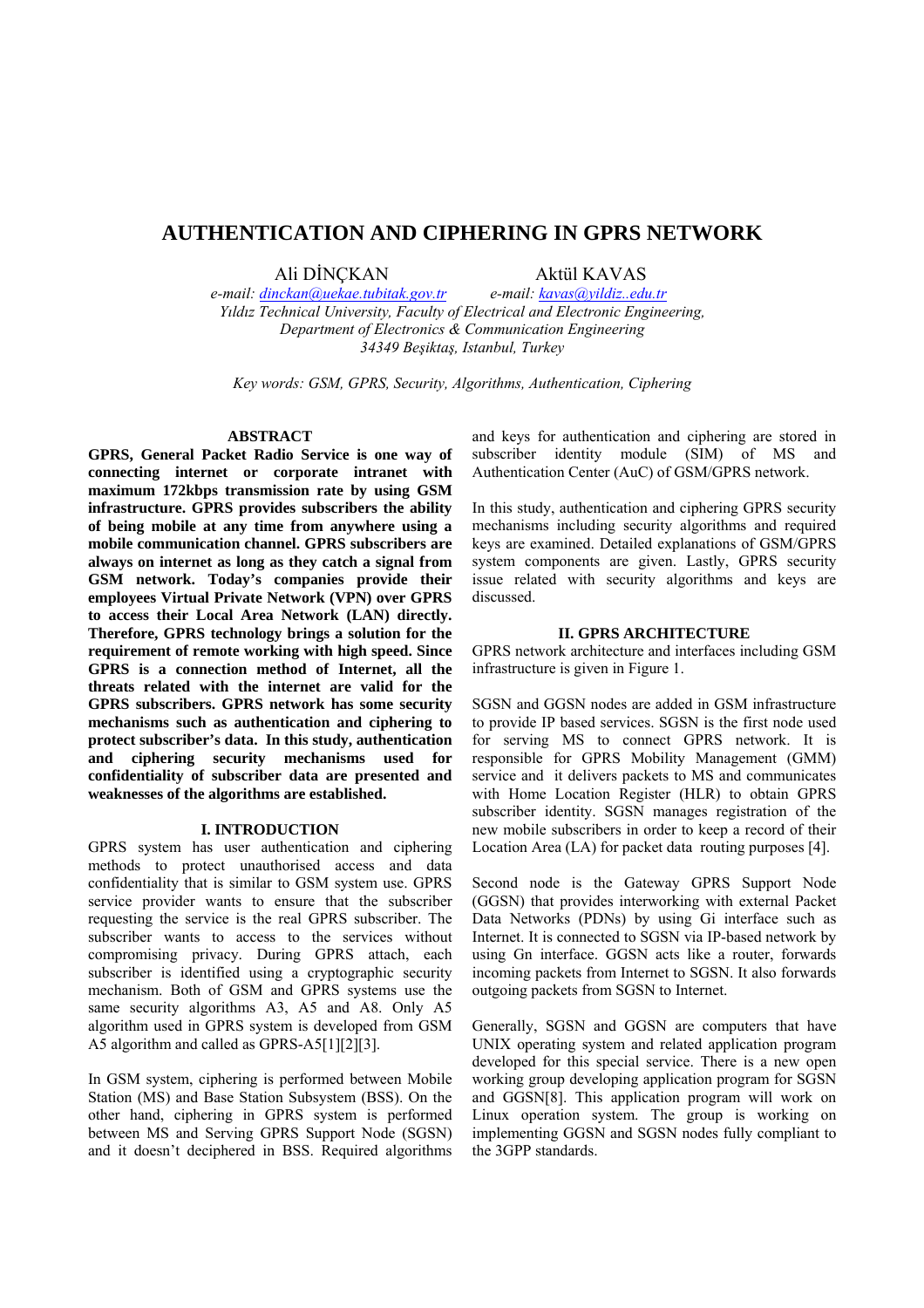

**Figure 1 GPRS Architecture and Interfaces** 

The HLR is a database that contains packet domain subscription data and routing information. It uses Gr interface for SGSN and Gc interface for GGSN communication to exchange of user subscription, service and location data.

Mobile Switching Center/Visitor Location Register (MSC/VLR) coordinates call setups to and from GSM users and manages GSM mobility. Gs signalling interface is used for communication between SGSN and MSC. It forwards circuit-switched paging for the GPRS-attached MSs to SGSN; therefore, MSC is not directly involved in the GPRS network.

The BSS ensures the radio connection between mobile station and network using Um and Gb interfaces. Interface between MS and BTS is called Um and interface between BSC and SGSN is called Gb.

The Base Station Controller (BSC) has switching capabilities used for circuit-switched calls and also carrying GPRS traffic.

The Equipment Identity Register (EIR) is a database that contains MS identities. SGSN uses Gf signalling interface to communicate with EIR for an extra equipment check in GPRS.

## **III. GPRS SECURITY MODEL**

The security mechanisms of GPRS are implemented in SIM card of MS and the authentication centre (AuC) of network. Stored information in these systems, algorithms and keys are given below;

- **Ki:** This is an 128-bit long individual identification key like a password for the subscriber.
- **GPRS-Kc:** This is a 64-bit ciphering key which is generated for every single connection to avoid eavesdropping.
- **A3/A8 Algorithms:** SIM and AuC contain both A3/A8 algorithms to generate the related keys for authentication and ciphering respectively.

Two another identifiers defined as IMSI and P-TMSI are stored in SIM card and SGSN separately:

- **IMSI (**The International Mobile Subscriber Identity number) serves as a fixed subscriber number to identify the subscriber towards the network. IMSI is also stored in HLR and AuC.
- **P-TMSI** (The Packet Temporary Mobile Subscriber Identity) serves as a temporary subscriber number to identify the subscriber in air interface towards the network to protect IMSI number. P-TMSI prevents recognition of GPRS subscriber by a potential dropper. The subscriber uses P-TMSI during location update, GPRS attach or detach GPRS packet transfer. P-TMSI is allocated by SGSN, which may also regularly reallocate a new P-TMSI to MS.

The last algorithm GPRS-A5 implemented in MS and SGSN ciphers the data. The ciphering is a task performed by the Logical Link Control (LLC) protocol which is transported transparently between MS and SGSN. LLC information is not deciphered in the base station. That means ciphered data is carried to the SGSN node of the GPRS network [5].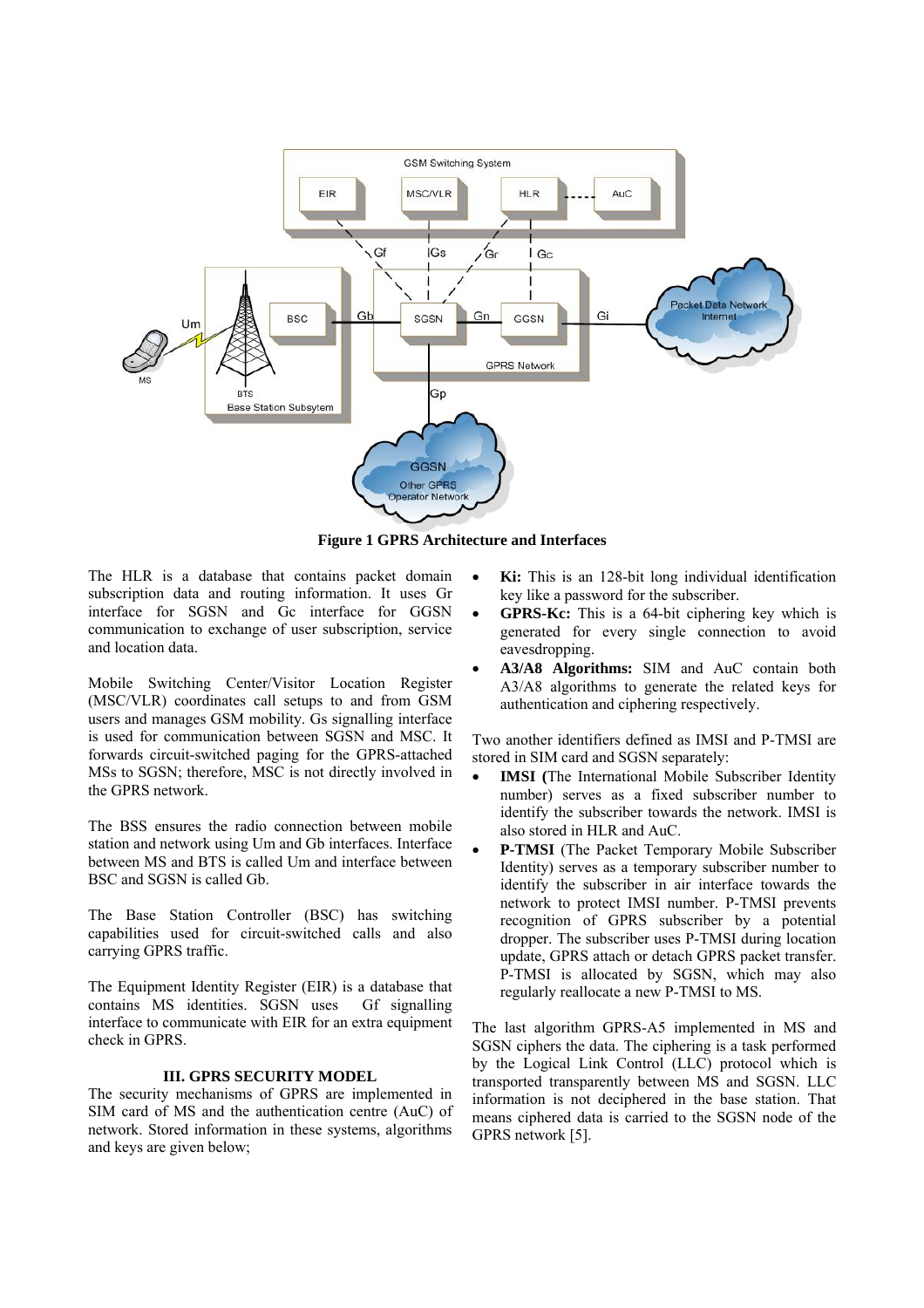### **IV. GPRS AUTHENTICATION**

When MS initiates a connection to GPRS network, it has to be authenticated before it is allowed to have access. GPRS authentication is conducted at the start of:

- a routing area update
- a GPRS attach or detach
- a GPRS packet transfer

Authentication refers to the necessity for checking the identity of the MS before it is allowed to make use of network resources. Initially this procedure was intended to protect the subscriber from attackers who would make illegal use of the network by stealing and using their identities [5].

The GPRS operator wants to know who is trying to initiate a connection with the network. The aim of the authentication process is to identify that the user has a correct SIM card with a valid Ki key. This process must be verified without sending Ki over the radio interface.

The authentication process is initiated and controlled by SGSN, supported by AuC and MS. During GPRS attach process, SGSN sends a message containing the IMSI of the subscriber to the AuC and requests triplets, shown in Figure 1. A triplet is composed of three keys called RAND, SRES and Kc, which are explained below:

- **RAND** is randomly generated 128 bit number used for providing triples always different.
- **SRES** (signed response) is 32 bit long number generated by A3 algorithm and used as digital signature of MS.
- **GPRS-Kc** is 64 bit ciphering key generated by A8 algorithm and used for encrypting data between MS and SGSN.

A3 and A8 security algorithms both use Ki and RAND as input parameters. A3 and A8 algorithms are demonstrated in Figure 2.

After getting triplets from AuC, SGSN sends RAND number to MS for authentication. SIM generates SRES based on RAND and Ki by using A3 algorithm. The MS transmits its SRES value to the SGSN that compares it with SRES from AuC. If both values agree, the authentication is successful .Figure2, 3.

Each execution of the algorithm A3 is performed with a new value of the RAND which cannot be predetermined; in this way recording the channel transmission and playing it back cannot be used to fake an identity. A common cause for concern is that all these messages over the radio interface are sent unencrypted because the ciphering starts after the authentication. Security conscious users worry that if someone manages to intercept RAND and SRES as they are transmitted over the radio interface, and if this person knows the algorithm A3, it may be possible to reverse the calculation to derive Ki.[6]

In fact the algorithms used in GSM/GPRS are designed to make extremely difficult to calculate the input Ki (128 bits) from the output SRES (32 bits). Such inverse problems require a lot of processing time on a computer to find the solution [2]. Today's faster computer technology brings a solution that inverse problem. In this study, Ki is obtained from SRES and RAND by using a PII 450MHz, 256MB RAM computer and SimScan V2 [11] program in one hour. By using Ki, it is possible to generate ciphering key GPRS-Kc which influences data confidentiality of the subscriber.



**Figure 2 A3 and A8 Algorithm**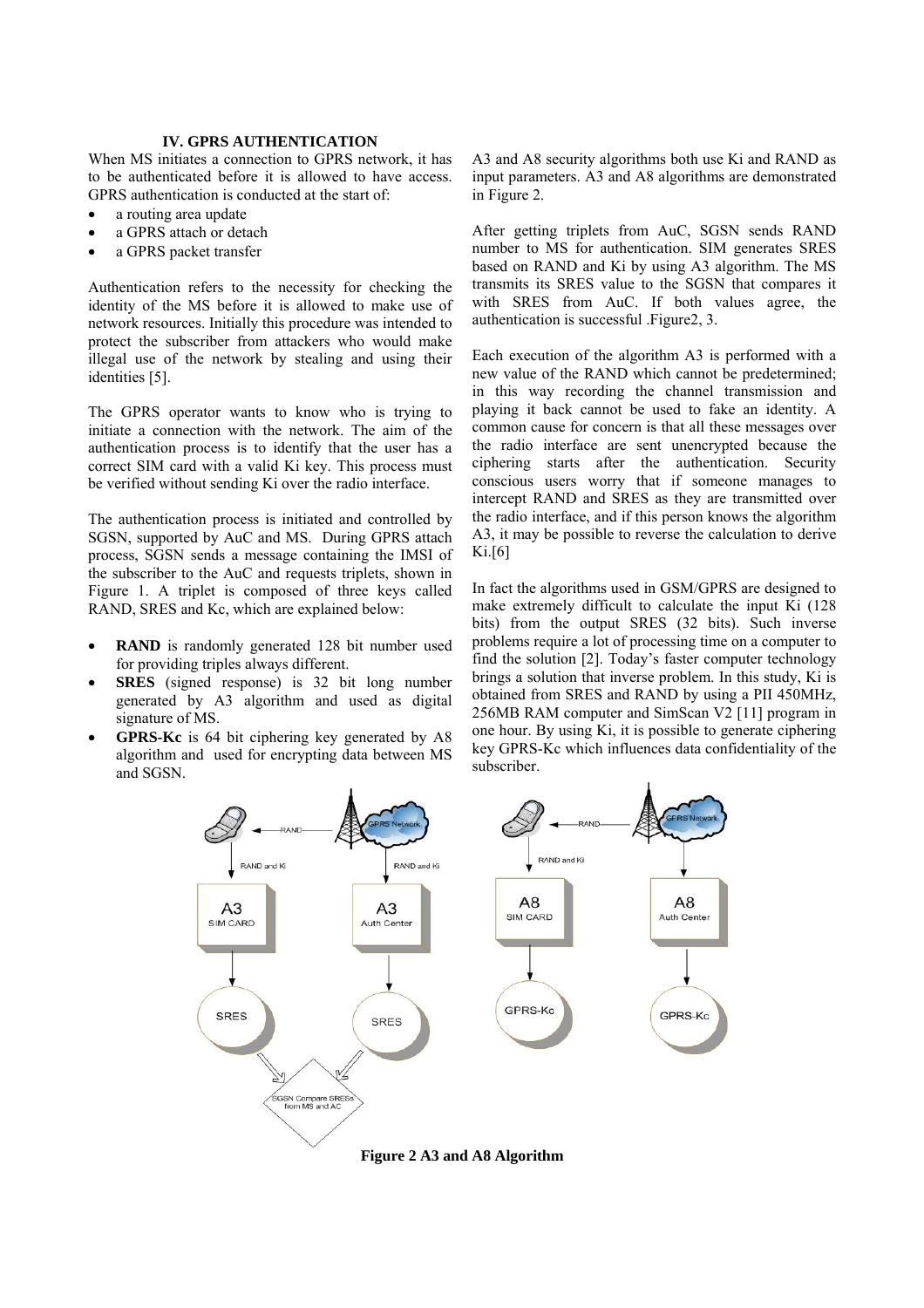

**Figure 3 GPRS Authentication and ciphering** 

### **V. GPRS CIPHERING**

When authentication process successfully completed, SGSN sends a message *"Authentication is successful".* At the time of receiving that message from MS, it sends a response message to SGSN and starts ciphering shown in Figure 3.

Ciphering process in GPRS needs a ciphering key and a ciphering algorithm. On the fixed network side, SGSN has GPRS-Kc key as ciphering key and GPRS-A5 as ciphering algorithm. The SGSN receives GPRS-Kc key as part of the triplet from AuC, while the MS generates GPRS-Kc in SIM after receiving RAND from network.[5]

Although GSM and GPRS systems use the same ciphering key and similar algorithms, there are some differences between ciphering in GSM and GPRS. In GSM, ciphering is performed between MS and BTS and uses one of three versions of A5 (A5-0, A5-1 or A5-2), depending on the level of ciphering permitted. In GPRS, ciphering is performed between MS and SGSN and use a new version of A5 developed especially for packet transmission (A5- 3). That version of A5 is called GPRS-A5.

GPRS ciphering algorithm GPRS-A5 does not use only GPRS-Kc key during ciphering, it also uses two additional parameters defined as *input* and *direction* to protect subscriber data confidentiality. If GPRS Kc was the only one input parameter, the ciphering bit sequence (Ciph-S) would be the same for every GPRS session. One of input parameters named *input* depends on the LLC frame number; the other parameter *direction* depends on data transmission direction. As a result, each LLC frame is ciphered with a different Ciph-S. It has the same length as the LLC frame being ciphered. The length of the LLC frames is variable and may be up to 1523 octets long. It is very clear that the SGSN must regularly send the LLC frame number to MS for staying synchronous.



**Figure 4 GPRS A5 Algorithm**